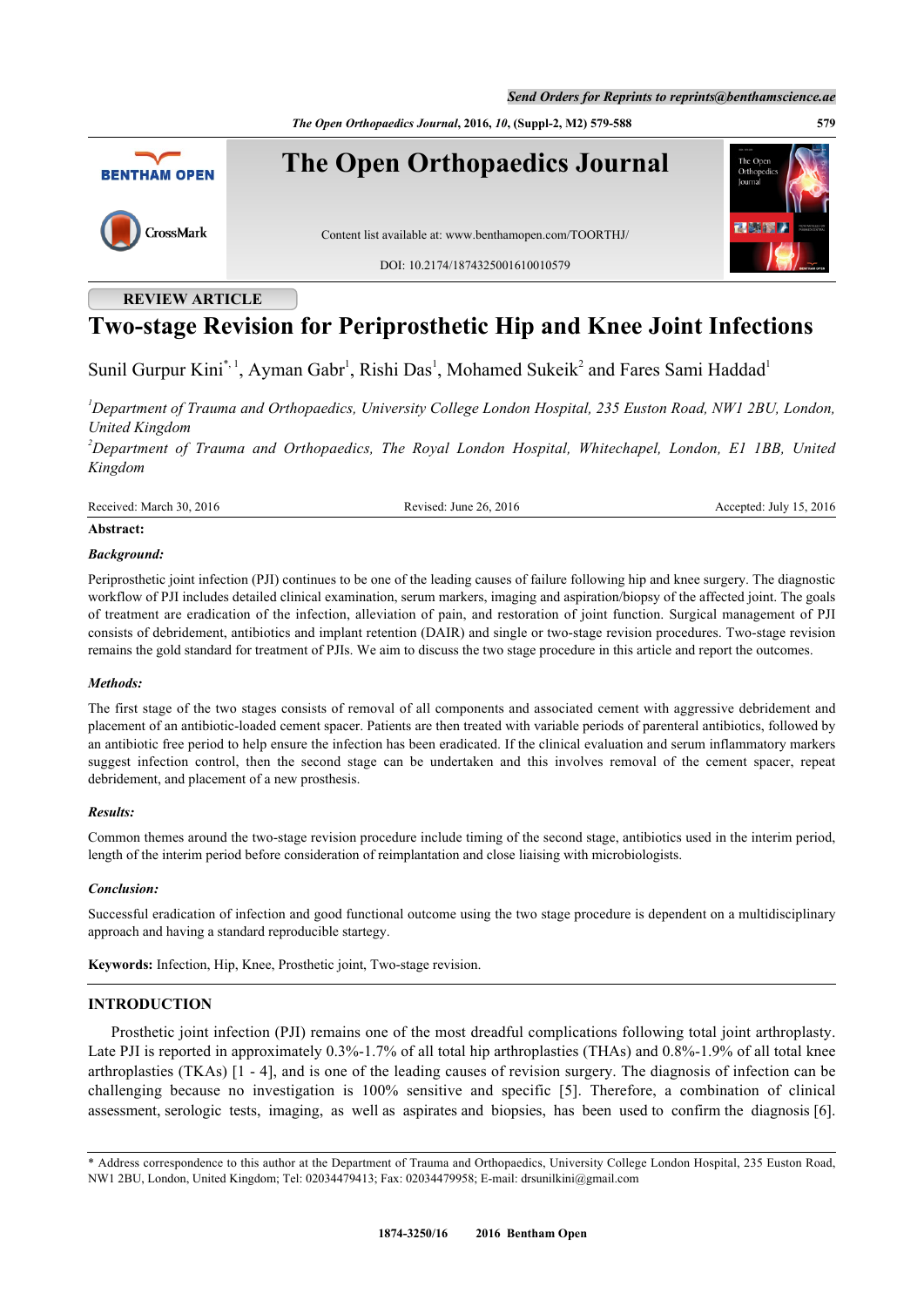More often than not, management of PJI requires multiple surgical interventions and prolonged courses of antimicrobial therapy [\[7](#page-5-3) - [10](#page-6-0)]. Surgical options for treatment of PJIs include debridement, antibiotics and implant retention (DAIR), single or two-stage revision surgery, and salvage procedures (*e.g.*, arthrodesis or amputation)[[11](#page-6-1)]. The goals of treatment include both eradication of the infection and reestablishment of a pain-free and well functioning joint. Twostage revision is generally considered to be the gold standard procedure [[12](#page-6-2) - [15](#page-6-3)]. This involves removal of implants and the use of antibiotic loaded cement spacers for an interval period with intravenous antimicrobial therapy and the use of antibiotic loaded cement for prosthesis fixation at the time of reimplantation. A two-staged revision strategy has seen infection-free survival rates of 80% to 100% [[16](#page-6-4) - [30](#page-7-0)]. Two-stage revision ensures adequate delivery of antibiotics (both locally and systemically) and the opportunity for a second debridement if needed. Two-stage revision has several controversial aspects though, including the timing of the second stage procedure, the ideal duration of antibiotic dosage in between stages, the use of antibiotic-loaded cement at the second stage, the role of allograft bone grafting and the use of uncemented components [[6](#page-5-2)]. Many factors like previous surgeries, co-morbidities, bone stock, soft tissue integrity, and organism virulence and resistance profile can also influence the outcome of two-stage revisions.

We aim to discuss the two stage procedure in this article and reported outcomes.

#### **Indications**

Indications for two over a single stage revision procedure in management of PJI include:

- 1. Patients with systemic manifestations of infection (sepsis);
- 2. Obvious clinical signs of infection but no organism has been identified;
- 3. Preoperative cultures identifying difficult to treat and antibiotic-resistant organisms;
- 4. Presence of a sinus tract;
- 5. Inadequate or non-viable soft tissue coverage.

#### **Preoperative Workup**

It is our routine practice to perform aspiration of the affected joint before surgery to identify the causative organism [\[6](#page-5-2)]. In cases where the infecting organism and its antibiotic sensitivity profile are identified pre-operatively, the antibiotics are adjusted accordingly. In all other cases with no identified growth, broad spectrum antibiotics such as vancomycin and an aminoglycoside are added to the cement mixture as they cover most organisms [\[6](#page-5-2), [20](#page-6-5)].

Aspiration is ideally performed under strict aseptic conditions after having discontinued all antibiotics for duration of at least 4 weeks. Samples should be placed in aerobic/anaerobic blood culture bottles as well as universal containers. In cases where infection is suspected, arthroscopic biopsy is carried out with a minimum of six samples taken from the prosthetic surfaces and synovium [\[6](#page-5-2)].

Sensitivity of pre-operative aspiration and/or tissue biopsy in diagnosing infected TKA has been reported as 12% -100% [\[31](#page-7-1) - [35](#page-7-2)]. Meermans *et al.* [\[36](#page-7-3)] performed a prospective study of 120 patients who underwent aspiration and biopsy for suspected joint infection (64 with THAs and 56 with TKAs) . The sensitivity reported was 83% for aspiration, 79% for biopsy, and 90% for the combination of both techniques. The specificity was 100% for aspiration and biopsy and the combination. The overall accuracy was 84%, 81%, and 90%, respectively [[36\]](#page-7-3). They inferred that routine aspiration must be followed by a biopsy in the work up of septic joints.

#### **FIRST STAGE**

The original incision is utilised to expose the joint. Radical debridement that entitles removal of all cement, membranes and potentially infected and devitalised tissue is performed. Intramedullary reaming of the canal followed with copious use of saline pulse lavage is recommended. Well fixed implants are carefully extracted so as to avoid iatrogenic damage to the bone and neighbouring viable soft tissues. There should be a low threshold to perform an osteotomy to remove well fixed implants or cement mantle. Studies have confirmed that extended trochanteric osteotomies in the hip heal reliably even in the setting of infection [\[37](#page-7-4), [38](#page-7-5)].

Antibiotics are withheld until all microbiological samples have been taken. A minimum of 3 and ideally 5 or 6 periprosthetic intraoperative tissue samples or the explanted prosthesis itself should be sent for aerobic and anaerobic cultures to maximize the chance of obtaining a definitive diagnosis [\[6](#page-5-2)]. Using a minimum of two positive samples, the sensitivity has been reported to be 94%, specificity 97%, positive predictive value 77% and negative predictive value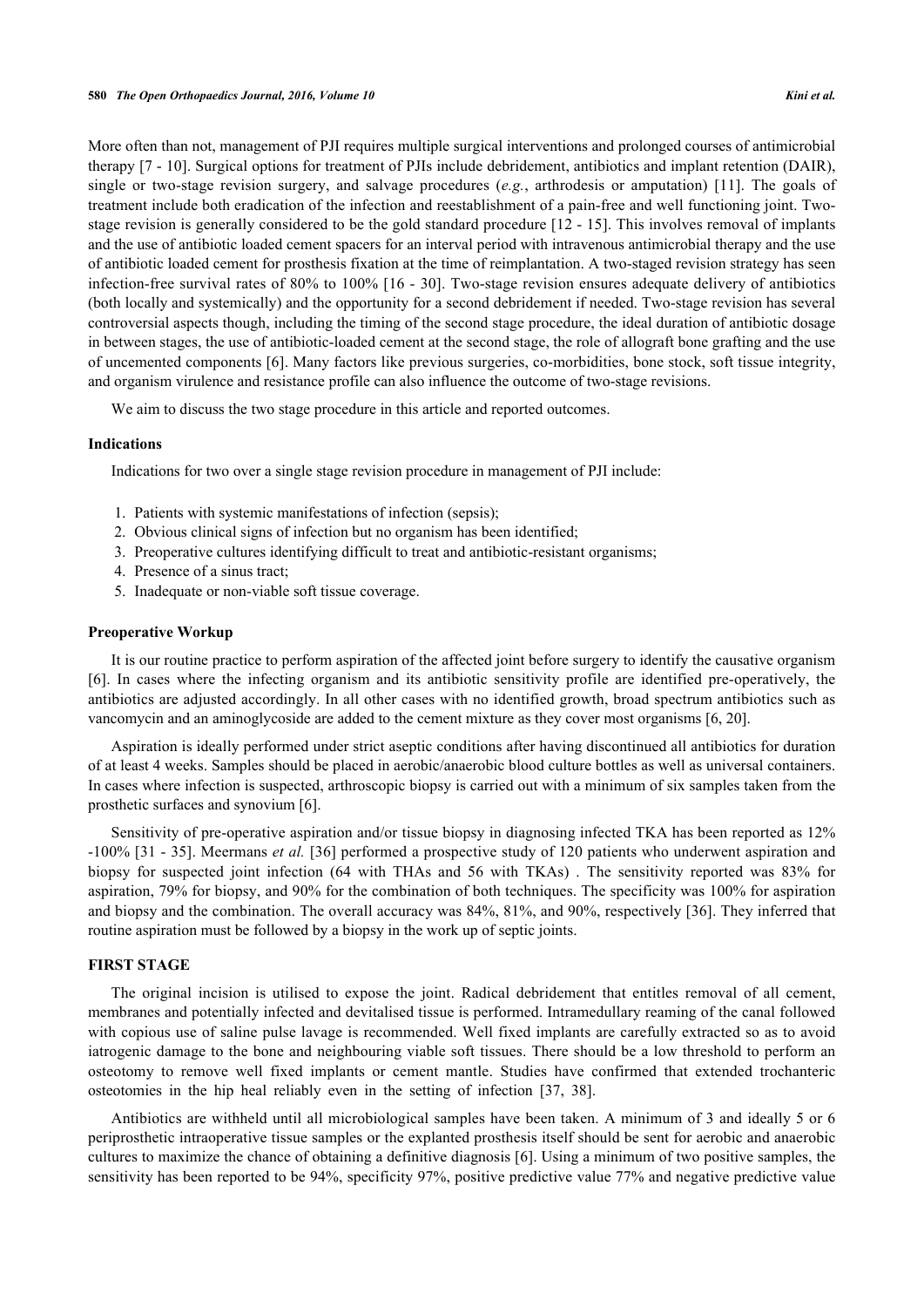99% [[39\]](#page-7-6). At completion of debridement, all drapes, gowns, gloves and surgical instruments are changed to maintain sterility.

### **Spacers**

Cement spacers can be classified as articulating (dynamic) or nonarticulating (static), pre-fabricated or custommade. The use of a static spacer block makes exposure at reimplantation difficult due to quadriceps contracture. There is also a risk of additional bone loss attributable to migration of the spacer block [[18,](#page-6-6) [24,](#page-6-7) [40\]](#page-7-7).

Articulating spacers avoid prolonged immobilization of the joint and prevents soft tissue contractures by permitting range of movement and partial weight bearing [[18,](#page-6-6) [19](#page-6-8), [40](#page-7-7), [41\]](#page-7-8). Improved patient mobility preserves the soft tissue envelope that is crucial during the reimplantation procedure.

The spacer also helps maintain the native tension of the collaterals. This serves to preserve and identify planes better during subsequent revision, avoiding further soft tissue damage and aiding recovery. After thorough debridement, an antibiotic-laden cement spacer is then implanted. Commonly used spacers are Prostheses of Antibiotic-Loaded Acrylic Cement (PROSTALAC) articulating spacers to which 3 g of vancomycin and 2 g of gentamicin per sachet of Palacos R cement (Schering Plough Ltd, Labo nv, Belgium) is added. The objective is to deliver a high concentration of local broad spectrum antibiotics against most common causative pathogens prior to culture results. The antibiotics are also adjusted when preoperative sensitivity pattern of the microorganisms is known. A five-day course of intravenous teicoplanin or vancomycin is also continued post-operatively, by which time microbiological sensitivities are available.

Biring *et al.* [[42\]](#page-7-9) in their study of 99 patients treated with PROSTALAC articulating hip spacers (DePuy, Warsaw, Indiana) have quoted long-term infection control rate of 89% at a mean follow up of 12 years (range 10-15 years). Gooding *et al.* [[43\]](#page-7-10) reported 98% infection control rate (113 of 115 infected TKRs) using the PROSTALAC knee spacers (DePuy, Warsaw, Indiana) at a minimum of 5 years follow up. Van Thiel *et al.* [\[41](#page-7-8)] retrospectively reviewed post-operative function and control of infection in 60 patients using an articulating antibiotic spacer made intraoperatively from prefabricated silicone moulds. Seven patients (12%) developed recurrent infection, and one spacer (femoral component) fractured but did not require specific treatment. No bone loss was identified between stages. The mean Knee Society score improved from 53 preoperatively to 79 at a mean follow-up of 35 months and the mean flexion improved from 90.6° to 101.3°. This study illustrated control of deep infection in 88% of patients while preserving knee motion [\[41](#page-7-8)]. Various studies [[19,](#page-6-8) [44](#page-7-11)] have found a significant increase in knee society function scores in patients with dynamic spacers but no difference in pain scores. Brunnekreef *et al.* [[45](#page-7-12)] reported better and faster recovery of knee function with the use of dynamic spacers resulting in shorter operation times. Garg *et al.* [[46](#page-7-13)] suggested that static spacers not only reduce the range of motion of the knee joint but can also cause difficulty in exposure during second stage with the potential for additional bone loss due to scarring of the capsule and quadriceps muscle. Faschingbauer *et al.* [\[47](#page-7-14)] enlisted complications associated with using antibiotic loaded spacers in 138 patients. 27 patients (19.6%) developed complications including spacer fractures in 12 cases (8.7%), dislocation in 12 cases (8.7%), one periprosthetic femoral fracture (0.7%) with a spacer *in situ*, one dislocation with a simultaneous spacer fracture (0.7%), and one protrusion into the pelvis.

#### **Interval Period**

Intravenous (IV) antibiotic therapy for 4-6 weeks with subsequent cessation of antibiotics for 2-8 weeks prior to reimplantation is most commonly employed regimen and has resulted in overall good infection control rates [[27](#page-6-9), [48\]](#page-7-15). Best results are obtained in cases where the pathogen is not resistant and systemic antibiotics are administered simultaneously [\[2](#page-5-4), [49\]](#page-8-0). Studies have suggested that prolonged time intervals result in suboptimal restoration of patient function and eradication of infection. However, in one study, there was no difference in functional outcomes between patients who underwent two-stage exchange procedure with more than 6 month interval between resection and reimplantation and those who had reimplantation within 6 months of resection[[50\]](#page-8-1).

At our institution, it is common practice to start a course of intravenous antibiotics, usually teicoplanin until the sensitivity pattern of the culture samples are known. The results are discussed in the multidisciplinary meeting, and the antibiotics are modified accordingly. Our patients receive antibiotics for at least six weeks following which the antibiotics are stopped for two weeks prior to the second stage to foresee the patient's response. We perform routine aspiration of the involved joint in all cases prior to revision surgery. Stopping the antibiotics provides another opportunity to grow any residual microorganisms at the time of reimplantation. The decision to proceed with prosthesis implantation is determined by clinical evaluation, resolution of blood markers and a negative joint aspirate. Any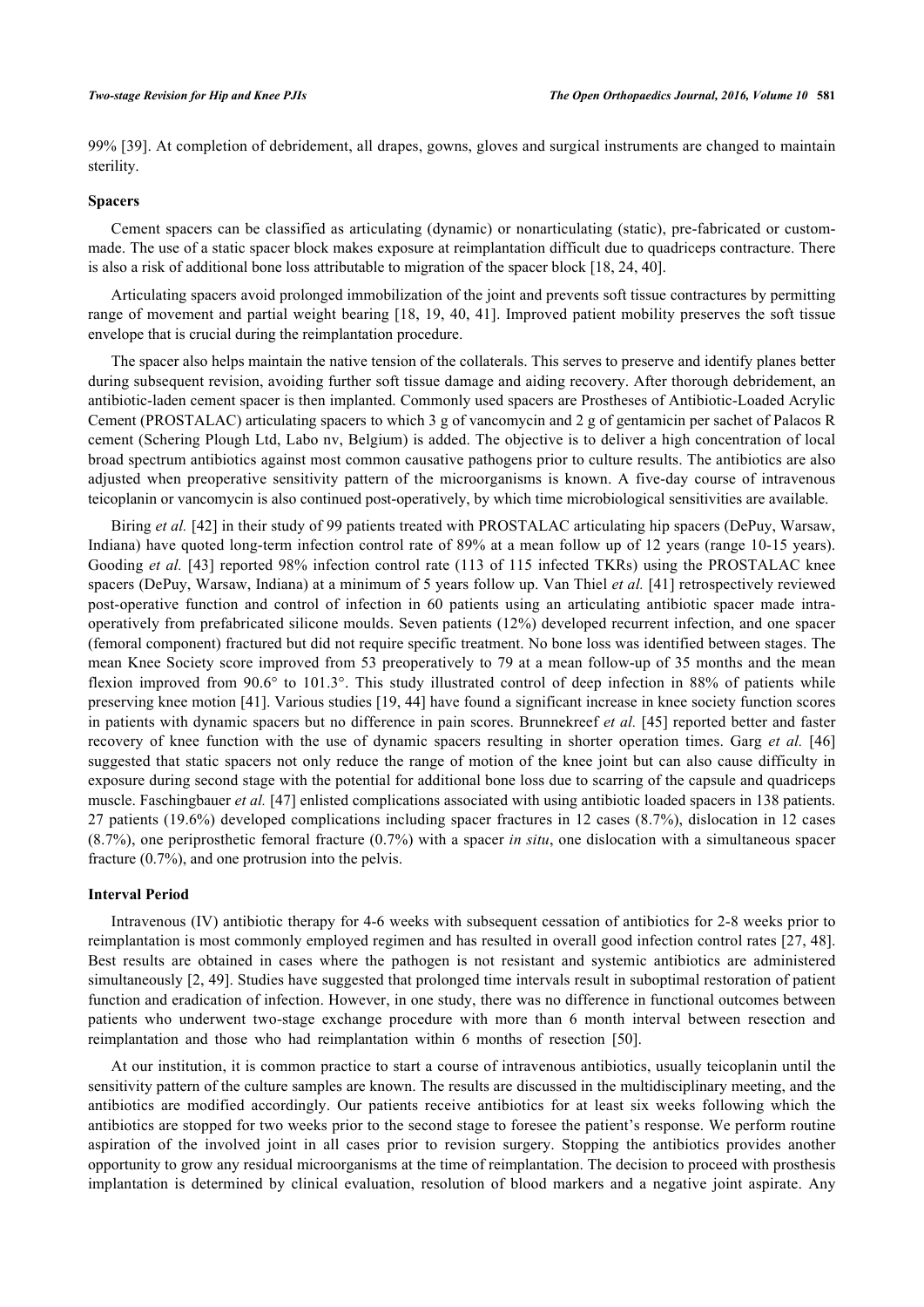suspicion of residual infection mandates redoing the first stage with debridement and placement of a new spacer.

A normal C-reactive protein (CRP) and erythrocyte sedimentation rate (ESR) alone do not guarantee eradication of infection, particularly with coagulase negative staphylococcal infections. Kusuma *et al.* [\[51](#page-8-2)] in a recent study suggested that synovial white cell count is the most accurate indicator of control of infection, and although the levels of inflammatory markers tend to fall with control of infection, they do not show a clear pattern.

### **SECOND STAGE**

The second stage of revision hip and knee arthroplasty involves spacer removal, tissue sampling, debridement and reimplantation. Contraindications to reimplantation at the second stage include persistent infection or significant medical comorbidities. However the majority of patients usually proceed to reimplantation [[52\]](#page-8-3). In the second stage procedure, the principles of operative technique are similar for both hip and knee revision arthroplasty. We use previous surgical scars to approach the joint [[53\]](#page-8-4). Once the joint is explored, joint fluid samples are obtained for bacterial culture. It is of prime importance to remove the spacer and cement without losing native bone. The synovial membrane of the pseudosynovial cavity formed around the spacer is curetted and sampled for bacterial culture. We usually send at least five samples for bacterial culture and sensitivity. A thorough debridement to any necrotic tissue is undertaken. This is followed by copious irrigation with pulsed lavage to the bone and surrounding soft tissues. Debridement and irrigation reduces the burden of devitalised and infected tissues. It also removes any cement abrasion debris originating from the antibiotic spacer which is a potential cause of future third body wear. Bone allograft is then used to reconstruct bone defects if necessary followed by reimplantation of the appropriate prosthesis as per the pre-operative planning. Antibiotics are given for five days following the procedure till the results of bacteriology are available.

The goal in hip revision surgery is to achieve biological fixation with bony ingrowth whenever possible. Bone stock is restored with impaction grafting underneath a cementless cup in most of the acetabular revisions. Concerns have been raised in the past regarding the use of bone allograft in revision surgery following PJIs [[54,](#page-8-5) [55\]](#page-8-6). However, recent studies have failed to show any significant difference in the re-infection rates following the use of allografts in revision surgery. Hence they have been safely used in cases that present with significant bone loss [[56](#page-8-7)]. Technique involves mixing bone milling and bone chips of various sizes. Morselised allograft is then inserted, packed, and/or reverse reamed into any bony defects in order to create a hemisphere. We aim to obtain biological fixation of the acetabular component to the underlying viable host bone which requires intimate host bone contact and rigid implant stability. The implant of choice is mostly an uncemented, porous, coated acetabular components augmented by screw fixation in the majority of acetabular revisions [\[57](#page-8-8)]. The choice of the femoral component is dictated by the bone quality, bone stock and femoral canal deformity if any. This is particularly important in cases where bone loss or altered anatomy requires customized implants. Preferred implant is an uncemented, porous, coated femoral stems in the majority of hip revisions. Uncemented fixation of an intramedullary stem of standard proportions avoids the problems presented in a reinfected, distally cemented prosthesis.

Cemented knees have taken precedency over their uncemented counterpart in revision knee arthroplasty. This is attributed to earlier reports of loosening of cementless stems [\[58](#page-8-9)] and the potential biomechanical advantages [\[59\]](#page-8-10). Conlisk *et al.* [\[60\]](#page-8-11) in an *in vitro* study examined the influence of stem fixation method on the pattern and level of relative motion at the bone-implant interface. They found that uncemented constructs have significantly higher level of relative motion compared to cemented implants. Uncemented stems when used in cases of severe bone loss may result in stress shielding of the surrounding bone. This consequently affects loading of any bone allograft used to deal with bone defects [[61\]](#page-8-12).

Interestingly though, recent studies have shown comparable clinical results between cemented and uncemented components in revision TKR. In a comparative study, Edwards *et al.* [[62\]](#page-8-13) demonstrated similar re-infection rates following cemented and uncemented revision of infected TKRs. Furthermore, they showed that the repeat revision rate for aseptic loosening were comparable between the two groups.

Outcomes of infection control after two stage revision procedures from various studies reported in the literature have been summarized in Tables **[1](#page-4-0)** and **[2](#page-4-1)**.

#### **Reimplantation Microbiology**

The role of reimplantation cultures as well as intraoperative frozen section in the two-stage revision arthroplasty remains controversial. Banit *et al.* [[63\]](#page-8-14) prospectively compared the accuracy of intraoperative positive frozen section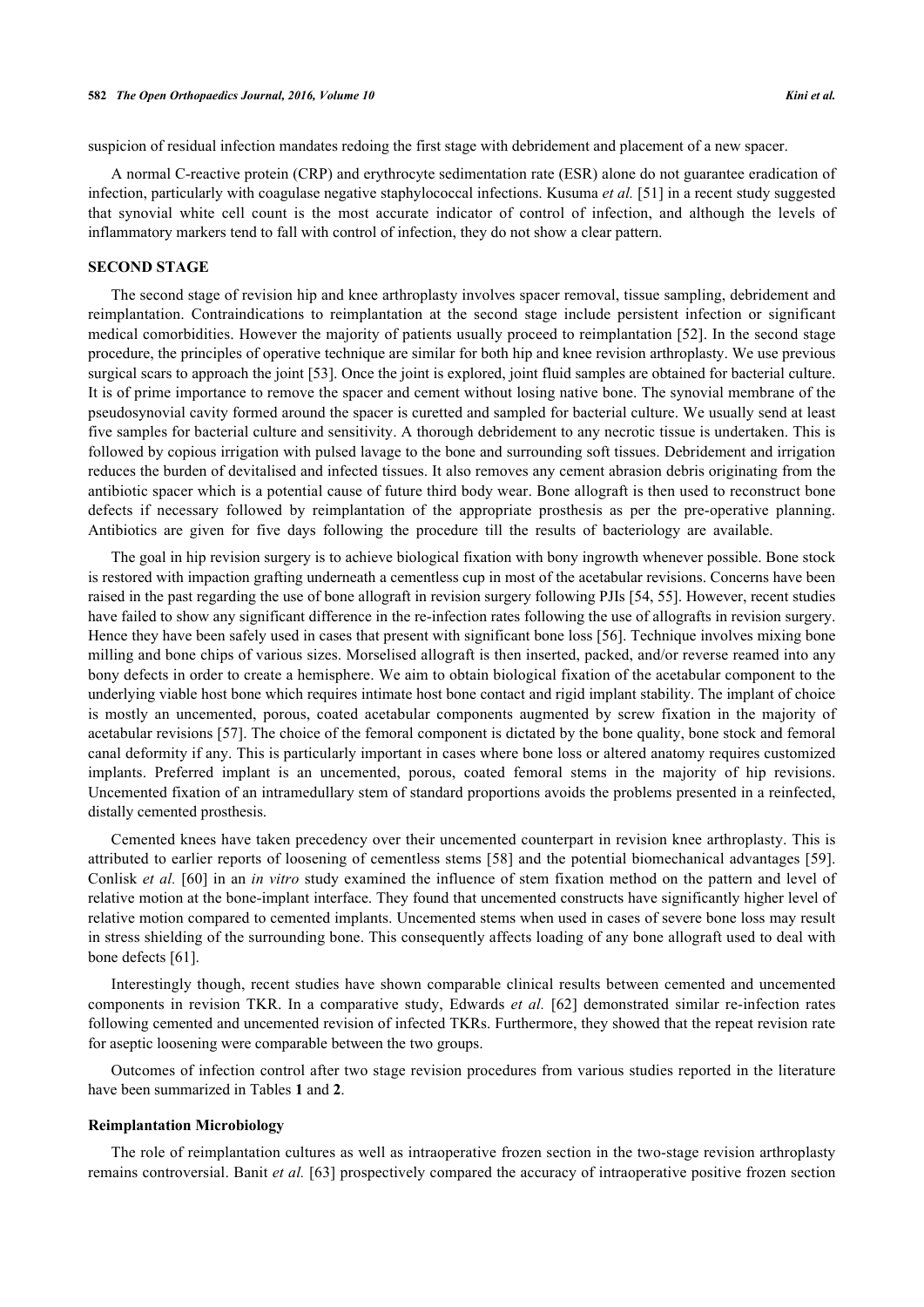(>10 polymorphonuclear leukocytes per high power field) with intraoperative cultures in 121 revision hip and knee arthroplasty. They found that frozen sections had 67% sensitivity and 93% specificity in detecting infection with 67% positive predictive value and 93% negative predictive value. Low sensitivity of frozen sections was similarly reported in other studies [[39,](#page-7-6) [64](#page-8-15)]. This could be attributed to sampling errors, which emphasizes the importance of wide sampling [\[64](#page-8-15)]. Therefore, the reliability of frozen section as a diagnostic tool for infection in reimplantation procedures remains questionable.

| <b>Study</b>    | Year | Number of<br>patients | <b>Follow</b> up<br>(months) | <b>Rate of infection</b><br>control $(\% )$ |
|-----------------|------|-----------------------|------------------------------|---------------------------------------------|
| Wilson and Dorr | 1989 | 15                    | $>36$                        | 91                                          |
| Hope et al.     | 1989 | 19                    | 21                           | 100                                         |
| Nestor et al.   | 1994 | 34                    | 47                           | 82                                          |
| Garvin et al.   | 1994 | 30                    | >24                          | 95                                          |
| Fehring et al.  | 1999 | $\overline{25}$       | 41                           | 92                                          |
| Haddad et al.   | 2000 | 50                    | 68                           | 92                                          |
| Koo et al.      | 2001 | 22                    | 44                           | 95                                          |
| Hoffman et al.  | 2005 | 27                    | 76                           | 94                                          |
| Kraay et al.    | 2005 | 33                    | $>24$                        | 92                                          |
| Masri et al.    | 2007 | 29                    | >24                          | 90                                          |
| Fink et al.     | 2009 | 36                    | 35                           | 100                                         |
| Oussedik et al. | 2010 | 39                    | 60                           | 95                                          |
| De Man et al.   | 2011 | 50                    | $>24$                        | 92                                          |
| Leung et al.    | 2011 | 38                    | 58                           | 79                                          |
| Klouche et al.  | 2012 | 46                    | $>24$                        | 98                                          |
| Berend et al.   | 2013 | 186                   | 53                           | 83                                          |
| Ibrahim et al.  | 2014 | 125                   | >60                          | 96                                          |

<span id="page-4-0"></span>

| Table 1. Summary of studies reporting on the results of two-stage revision hip arthroplasty. |  |  |  |  |  |  |
|----------------------------------------------------------------------------------------------|--|--|--|--|--|--|
|----------------------------------------------------------------------------------------------|--|--|--|--|--|--|

<span id="page-4-1"></span>**Table 2. Summary of studies reporting on the results of two-stage revision knee arthroplasty.**

| <b>Study</b>     | Year | Number of<br>patients | <b>Follow</b> up<br>(months) | <b>Rate of infection</b><br>control $(\% )$ |
|------------------|------|-----------------------|------------------------------|---------------------------------------------|
| Goldman et al.   | 1996 | 64                    | 90                           | 91                                          |
| Hirakawa et al.  | 1998 | 55                    | 62                           | 75                                          |
| Haddad et al.    | 2000 | 45                    | 48                           | 91                                          |
| Fehring et al.   | 2000 | 55                    | $>24$                        | 93                                          |
| Mont et al.      | 2000 | 69                    | $>36$                        | 91                                          |
| Lonner et al.    | 2001 | 53                    | 56                           | 83                                          |
| Meek et al.      | 2004 | 54                    | 41                           | 96                                          |
| Haleem et al.    | 2004 | 96                    | 86                           | 91                                          |
| Hofman et al.    | 2005 | 50                    | 73                           | 88                                          |
| Hart et al.      | 2006 | 48                    | 49                           | 88                                          |
| Freeman et al.   | 2007 | 114                   | 71                           | 94                                          |
| Westrich et al.  | 2010 | 75                    | 52                           | 91                                          |
| Van Thiel et al. | 2011 | 58                    | 35                           | 88                                          |
| Gooding et al.   | 2011 | 115                   | >60                          | 77                                          |
| Mortazavi et al. | 2011 | 117                   | 45.6                         | 72                                          |
| Ferrari et al.   | 2011 | 50                    | >24                          | 92                                          |
| Mahmud et al.    | 2012 | 253                   | 48                           | 93                                          |
| Pelt et al.      | 2014 | 58                    | 38                           | 66                                          |

Positive cultures have varied from 0% to 28% at reimplantation [\[29](#page-7-16), [65](#page-8-16) - [67\]](#page-8-17). Many a times it has been reported that the microbes cultured at reimplantation were different from those cultured at excision. Hart *et al.* [[28](#page-6-10)] reviewed 48 patients who underwent two-stage revision TKAs. At the time of second-stage surgery, 11 patients (23%) had positive cultures and two of those developed recurrent infection. The cultured microbe was different in seven cases and rest four cases revealed persistent coagulase-negative *staphylococcus*. Out of the remaining 37 patients with negative cultures, four developed recurrent infection. Authors concluded that the possible reason for growth of different organisms during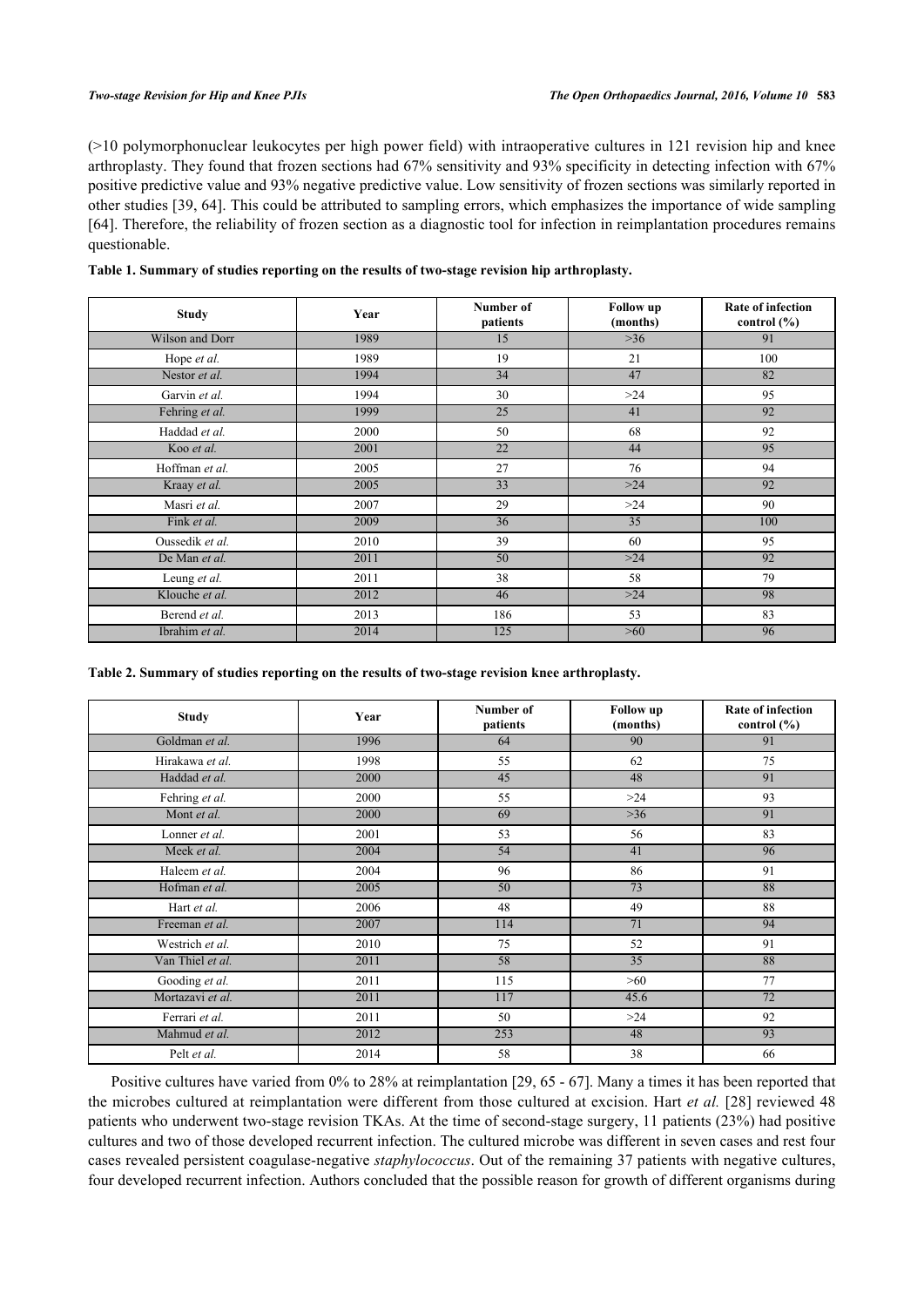the second stage could be due to sample contamination during the first surgery.

Puhto *et al.* [[68\]](#page-8-18) in their series of 107 cases reported that the reimplantation microbiology was available in 90.7% of cases, and the samples were positive in 5.2%. Only one of the 5 samples that were reported positive had the same organism isolated at the time of implant excision (*Candida albicans*) and the treatment failed in this case. The other four patients were treated as having an acute postoperative PJI with a short-course of antibiotics and prosthesis retention. Eighty percent of patients with positive reimplantation samples were cured of infection as compared to 96% with negative reimplantation samples.

Bejon *et al.* [\[65](#page-8-16)] in a series of 152 cases found that routine cultures sent at reimplantation were positive in 21 patients (14%). Reimplantation cultures were frequently more positive in knees than in hips (21% *vs*. 6%). The same organism was isolated at both excision and reimplantation in 4 cases and different in10 cases. Moreover, seven cases reported positive reimplantation cultures following previous negative cultures. There was no evidence that positive reimplantation cultures were associated with worse outcome. Contrary to many studies that recommend second stage after a trial of antibiotic free period and testing, the authors suggested that reimplantation may be considered without an antibiotic-free period, with additional antibiotic prophylaxis before reimplantation. A limited antibiotic course may also be prescribed when reimplantation cultures are positive in the absence of clinical signs of ongoing infection [\[65](#page-8-16)].

There is sparse data on studies that compare patient reported outcome measures (PROMs) in single *versus* two-stage revision for infection. Baker *et al*. [\[69](#page-9-0)] compared patient outcome scores (Oxford knee scores, Euroqol-5D) of single *versus* two stage septic knee revisions in 195 patients. They found no differences in post-operative knee scores, general health perception or satisfaction between the study groups. Hence, the recommendation was that decision making should take into account other factors including infection control rates when comparing both groups.

### **CONCLUSION**

The management of PJIs after hip and knee arthroplasty remains challenging. In delayed presentations, two-stage revision with an interval prosthesis using an articulating spacer has been associated with low recurrence of infection. Such spacers also facilitate restoration of good range of motion, mobility in the interim period and maintenance of soft tissues tension which makes subsequent revision easier and less complex.

#### **CONFLICT OF INTEREST**

Each author certifies that he or she, or a member of his or her immediate family, has no commercial interests that might pose a conflict of interest in connection with this work.

#### **ACKNOWLEDGEMENTS**

Declared none.

#### **REFERENCES**

- [1] Pulido L, Ghanem E, Joshi A, Purtill JJ, Parvizi J. Periprosthetic joint infection: the incidence, timing, and predisposing factors. Clin Orthop Relat Res 2008; 466(7): 1710-5. [\[http://dx.doi.org/10.1007/s11999-008-0209-4\]](http://dx.doi.org/10.1007/s11999-008-0209-4) [PMID: [18421542](http://www.ncbi.nlm.nih.gov/pubmed/18421542)]
- <span id="page-5-4"></span>[2] Segawa H, Tsukayama DT, Kyle RF, Becker DA, Gustilo RB. Infection after total knee arthroplasty. A retrospective study of the treatment of eighty-one infections. J Bone Joint Surg Am 1999; 81(10): 1434-45. [PMID: [10535593\]](http://www.ncbi.nlm.nih.gov/pubmed/10535593)
- [3] Willis-Owen CA, Konyves A, Martin DK. Factors affecting the incidence of infection in hip and knee replacement: an analysis of 5277 cases. J Bone Joint Surg Br 2010; 92(8): 1128-33. [\[http://dx.doi.org/10.1302/0301-620X.92B8.24333\]](http://dx.doi.org/10.1302/0301-620X.92B8.24333) [PMID: [20675759](http://www.ncbi.nlm.nih.gov/pubmed/20675759)]
- <span id="page-5-0"></span>[4] Zmistowski B, Fedorka CJ, Sheehan E, Deirmengian G, Austin MS, Parvizi J. Prosthetic joint infection caused by gram-negative organisms. J Arthroplasty 2011; 26(6)(Suppl.): 104-8. [\[http://dx.doi.org/10.1016/j.arth.2011.03.044](http://dx.doi.org/10.1016/j.arth.2011.03.044)] [PMID: [21641762](http://www.ncbi.nlm.nih.gov/pubmed/21641762)]
- <span id="page-5-1"></span>[5] Della Valle CJ, Zuckerman JD, Di Cesare PE. Periprosthetic sepsis. Clin Orthop Relat Res 2004; (420): 26-31. [\[http://dx.doi.org/10.1097/00003086-200403000-00005](http://dx.doi.org/10.1097/00003086-200403000-00005)] [PMID: [15057075\]](http://www.ncbi.nlm.nih.gov/pubmed/15057075)
- <span id="page-5-2"></span>[6] Sukeik MT, Haddad FS. Management of periprosthetic infection in total hip arthroplasty. Orthop Trauma 2009; 23(5): 342-9. [\[http://dx.doi.org/10.1016/j.mporth.2009.08.009](http://dx.doi.org/10.1016/j.mporth.2009.08.009)]
- <span id="page-5-3"></span>[7] Darouiche RO. Treatment of infections associated with surgical implants. N Engl J Med 2004; 350(14): 1422-9. [\[http://dx.doi.org/10.1056/NEJMra035415\]](http://dx.doi.org/10.1056/NEJMra035415) [PMID: [15070792](http://www.ncbi.nlm.nih.gov/pubmed/15070792)]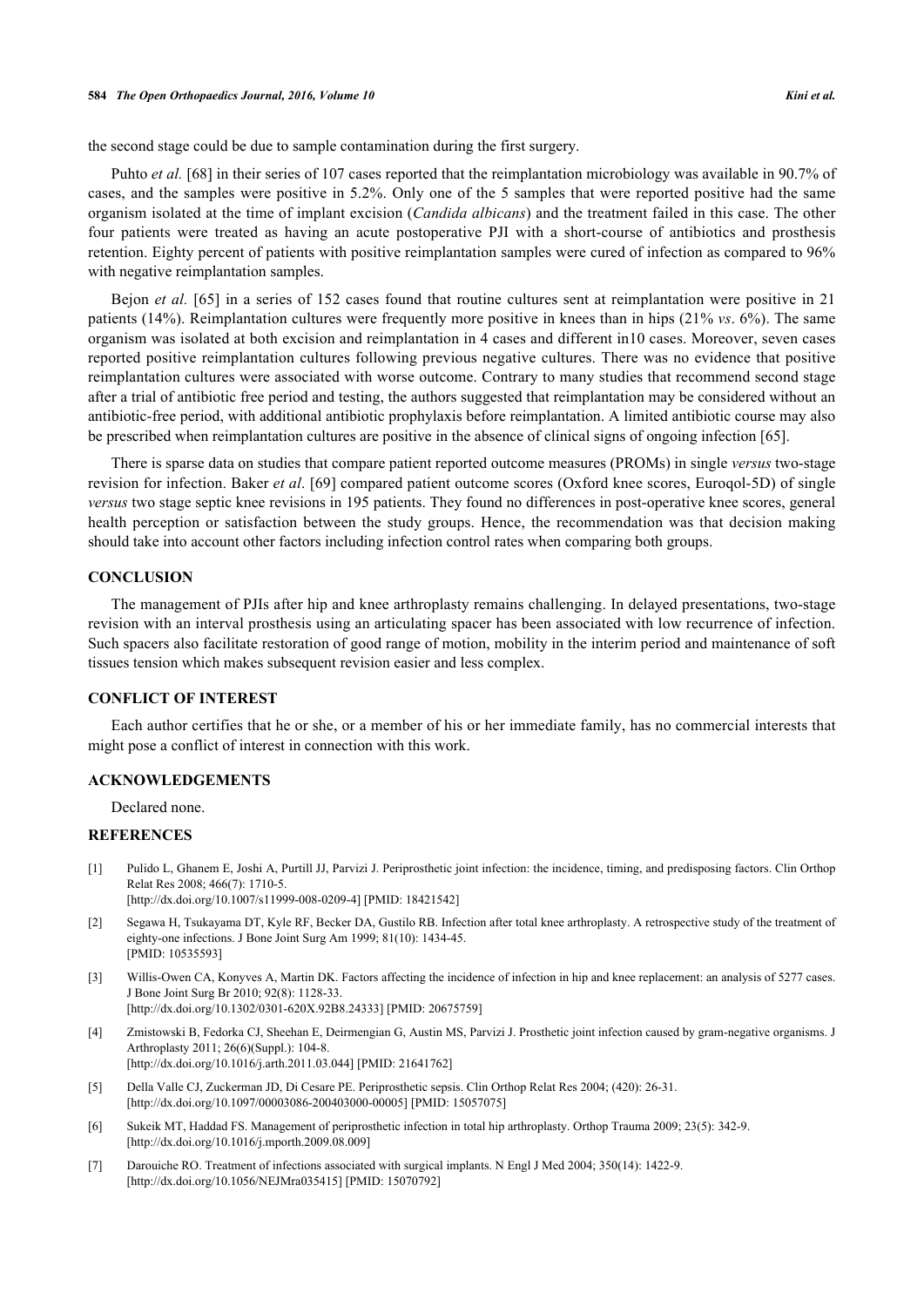- [8] Sia IG, Berbari EF, Karchmer AW. Prosthetic joint infections. Infect Dis Clin North Am 2005; 19(4): 885-914. [\[http://dx.doi.org/10.1016/j.idc.2005.07.010\]](http://dx.doi.org/10.1016/j.idc.2005.07.010) [PMID: [16297738](http://www.ncbi.nlm.nih.gov/pubmed/16297738)]
- [9] Zimmerli W, Trampuz A, Ochsner PE. Prosthetic-joint infections. N Engl J Med 2004; 351(16): 1645-54. [\[http://dx.doi.org/10.1056/NEJMra040181\]](http://dx.doi.org/10.1056/NEJMra040181) [PMID: [15483283](http://www.ncbi.nlm.nih.gov/pubmed/15483283)]
- <span id="page-6-0"></span>[10] Steckelberg JM, Osmon DR. Prosthetic Joint Infection. In: Bisno AL and Waldvogel FA eds. 3rd. Washington DASfM. 2000. [\[http://dx.doi.org/10.1128/9781555818067.ch9](http://dx.doi.org/10.1128/9781555818067.ch9)]
- <span id="page-6-1"></span>[11] Laffer RR, Graber P, Ochsner PE, Zimmerli W. Outcome of prosthetic knee-associated infection: evaluation of 40 consecutive episodes at a single centre. Clin Microbiol Infect 2006; 12(5): 433-9. [\[http://dx.doi.org/10.1111/j.1469-0691.2006.01378.x\]](http://dx.doi.org/10.1111/j.1469-0691.2006.01378.x) [PMID: [16643519](http://www.ncbi.nlm.nih.gov/pubmed/16643519)]
- <span id="page-6-2"></span>[12] Esposito S, Leone S. Prosthetic joint infections: microbiology, diagnosis, management and prevention. Int J Antimicrob Agents 2008; 32(4): 287-93.

[\[http://dx.doi.org/10.1016/j.ijantimicag.2008.03.010](http://dx.doi.org/10.1016/j.ijantimicag.2008.03.010)] [PMID: [18617373\]](http://www.ncbi.nlm.nih.gov/pubmed/18617373)

- [13] Jämsen E, Stogiannidis I, Malmivaara A, Pajamäki J, Puolakka T, Konttinen YT. Outcome of prosthesis exchange for infected knee arthroplasty: the effect of treatment approach. Acta Orthop 2009; 80(1): 67-77. [\[http://dx.doi.org/10.1080/17453670902805064\]](http://dx.doi.org/10.1080/17453670902805064) [PMID: [19234888](http://www.ncbi.nlm.nih.gov/pubmed/19234888)]
- [14] Moran E, Byren I, Atkins BL. The diagnosis and management of prosthetic joint infections. J Antimicrob Chemother 2010; 65(Suppl. 3): iii45-54.

[\[http://dx.doi.org/10.1093/jac/dkq305](http://dx.doi.org/10.1093/jac/dkq305)] [PMID: [20876628\]](http://www.ncbi.nlm.nih.gov/pubmed/20876628)

- <span id="page-6-3"></span>[15] Schmalzried TP. The infected hip: telltale signs and treatment options. J Arthroplasty 2006; 21(4)(Suppl. 1): 97-100. [\[http://dx.doi.org/10.1016/j.arth.2006.02.090](http://dx.doi.org/10.1016/j.arth.2006.02.090)] [PMID: [16781440](http://www.ncbi.nlm.nih.gov/pubmed/16781440)]
- <span id="page-6-4"></span>[16] Haleem AA, Berry DJ, Hanssen AD. Mid-term to long-term followup of two-stage reimplantation for infected total knee arthroplasty. Clin Orthop Relat Res 2004; (428): 35-9. [\[http://dx.doi.org/10.1097/01.blo.0000147713.64235.73](http://dx.doi.org/10.1097/01.blo.0000147713.64235.73)] [PMID: [15534516\]](http://www.ncbi.nlm.nih.gov/pubmed/15534516)
- [17] Durbhakula SM, Czajka J, Fuchs MD, Uhl RL. Antibiotic-loaded articulating cement spacer in the 2-stage exchange of infected total knee arthroplasty. J Arthroplasty 2004; 19(6): 768-74. [\[http://dx.doi.org/10.1016/j.arth.2004.02.036](http://dx.doi.org/10.1016/j.arth.2004.02.036)] [PMID: [15343539](http://www.ncbi.nlm.nih.gov/pubmed/15343539)]
- <span id="page-6-6"></span>[18] Fehring TK, Odum S, Calton TF, Mason JB. Articulating *versus* static spacers in revision total knee arthroplasty for sepsis. The Ranawat Award. Clin Orthop Relat Res 2000; (380): 9-16. [\[http://dx.doi.org/10.1097/00003086-200011000-00003](http://dx.doi.org/10.1097/00003086-200011000-00003)] [PMID: [11064968\]](http://www.ncbi.nlm.nih.gov/pubmed/11064968)
- <span id="page-6-8"></span>[19] Freeman MG, Fehring TK, Odum SM, Fehring K, Griffin WL, Mason JB. Functional advantage of articulating *versus* static spacers in 2-stage revision for total knee arthroplasty infection. J Arthroplasty 2007; 22(8): 1116-21. [\[http://dx.doi.org/10.1016/j.arth.2007.04.009](http://dx.doi.org/10.1016/j.arth.2007.04.009)] [PMID: [18078879](http://www.ncbi.nlm.nih.gov/pubmed/18078879)]
- <span id="page-6-5"></span>[20] Goldman RT, Scuderi GR, Insall JN. 2-stage reimplantation for infected total knee replacement. Clin Orthop Relat Res 1996; (331): 118-24. [\[http://dx.doi.org/10.1097/00003086-199610000-00016](http://dx.doi.org/10.1097/00003086-199610000-00016)] [PMID: [8895627\]](http://www.ncbi.nlm.nih.gov/pubmed/8895627)
- [21] Silva M, Tharani R, Schmalzried TP. Results of direct exchange or debridement of the infected total knee arthroplasty. Clin Orthop Relat Res 2002; (404): 125-31. [\[http://dx.doi.org/10.1097/00003086-200211000-00022](http://dx.doi.org/10.1097/00003086-200211000-00022)] [PMID: [12439250\]](http://www.ncbi.nlm.nih.gov/pubmed/12439250)
- [22] Teeny SM, Dorr L, Murata G, Conaty P. Treatment of infected total knee arthroplasty. Irrigation and debridement *versus* two-stage reimplantation. J Arthroplasty 1990; 5(1): 35-9. [\[http://dx.doi.org/10.1016/S0883-5403\(06\)80007-0\]](http://dx.doi.org/10.1016/S0883-5403(06)80007-0) [PMID: [2319246](http://www.ncbi.nlm.nih.gov/pubmed/2319246)]
- [23] Wilde AH, Ruth JT. Two-stage reimplantation in infected total knee arthroplasty. Clin Orthop Relat Res 1988; (236): 23-35. [PMID: [3180576\]](http://www.ncbi.nlm.nih.gov/pubmed/3180576)
- <span id="page-6-7"></span>[24] Hanssen AD. Managing the infected knee: as good as it gets. J Arthroplasty 2002; 17(4)(Suppl. 1): 98-101. [\[http://dx.doi.org/10.1054/arth.2002.32458](http://dx.doi.org/10.1054/arth.2002.32458)] [PMID: [12068416\]](http://www.ncbi.nlm.nih.gov/pubmed/12068416)
- [25] Wilson MG, Kelley K, Thornhill TS. Infection as a complication of total knee-replacement arthroplasty. Risk factors and treatment in sixtyseven cases. J Bone Joint Surg Am 1990; 72(6): 878-83. [PMID: [2365721\]](http://www.ncbi.nlm.nih.gov/pubmed/2365721)
- [26] Windsor RE, Insall JN, Urs WK, Miller DV, Brause BD. Two-stage reimplantation for the salvage of total knee arthroplasty complicated by infection. Further follow-up and refinement of indications. J Bone Joint Surg Am 1990; 72(2): 272-8. [PMID: [2303514\]](http://www.ncbi.nlm.nih.gov/pubmed/2303514)
- <span id="page-6-9"></span>[27] Hanssen AD, Rand JA, Osmon DR. Treatment of the infected total knee arthroplasty with insertion of another prosthesis. The effect of antibiotic-impregnated bone cement. Clin Orthop Relat Res 1994; (309): 44-55. [PMID: [7994976\]](http://www.ncbi.nlm.nih.gov/pubmed/7994976)
- <span id="page-6-10"></span>[28] Hart WJ, Jones RS. Two-stage revision of infected total knee replacements using articulating cement spacers and short-term antibiotic therapy. J Bone Joint Surg Br 2006; 88(8): 1011-5. [\[http://dx.doi.org/10.1302/0301-620X.88B8.17445\]](http://dx.doi.org/10.1302/0301-620X.88B8.17445) [PMID: [16877598](http://www.ncbi.nlm.nih.gov/pubmed/16877598)]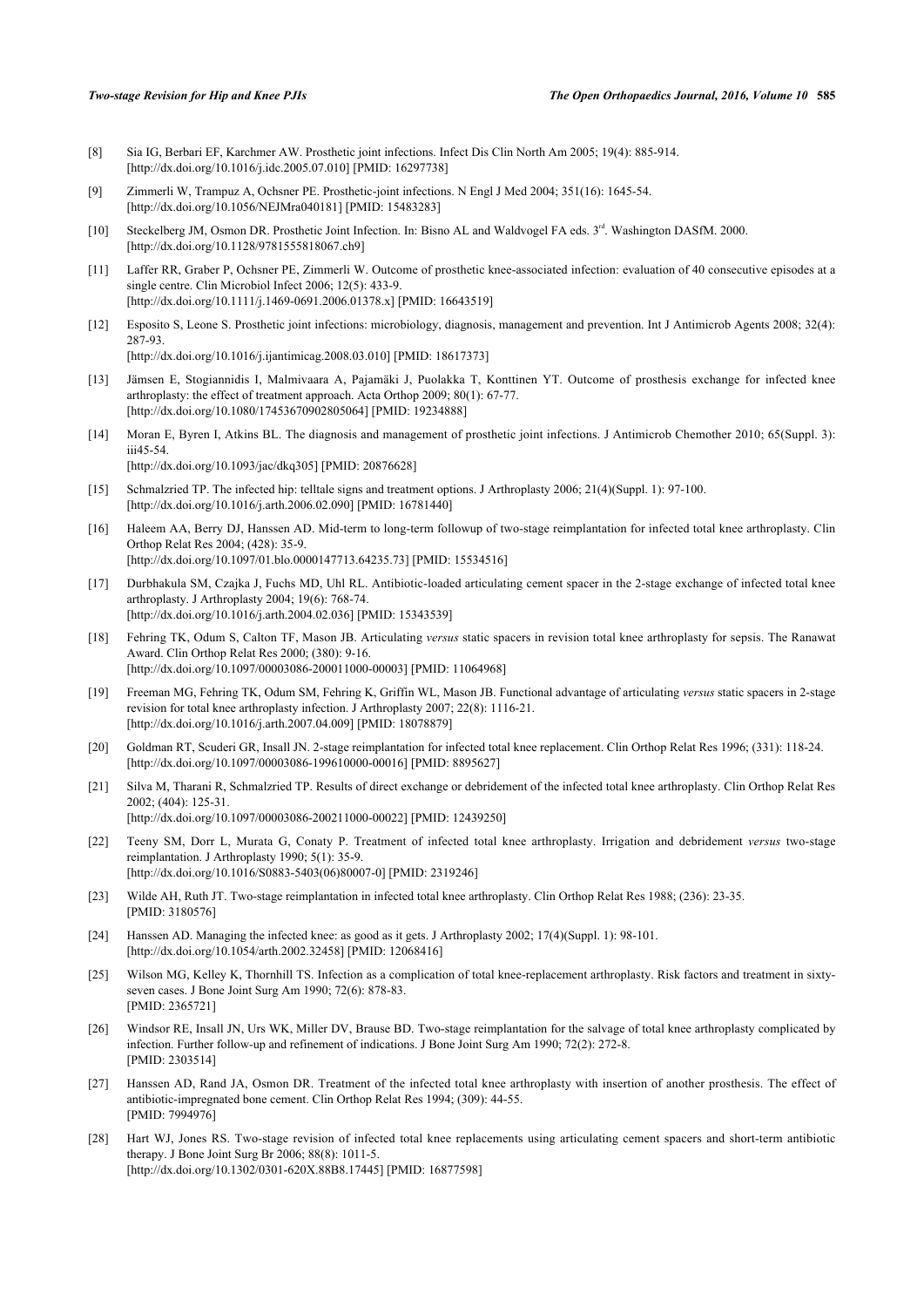- <span id="page-7-16"></span>[29] Hirakawa K, Stulberg BN, Wilde AH, Bauer TW, Secic M. Results of 2-stage reimplantation for infected total knee arthroplasty. J Arthroplasty 1998; 13(1): 22-8. [\[http://dx.doi.org/10.1016/S0883-5403\(98\)90071-7\]](http://dx.doi.org/10.1016/S0883-5403(98)90071-7) [PMID: [9493534](http://www.ncbi.nlm.nih.gov/pubmed/9493534)]
- <span id="page-7-0"></span>[30] Hofmann AA, Goldberg T, Tanner AM, Kurtin SM. Treatment of infected total knee arthroplasty using an articulating spacer: 2 to 12-year experience. Clin Orthop Relat Res 2005; (430): 125-31. [\[http://dx.doi.org/10.1097/01.blo.0000149241.77924.01](http://dx.doi.org/10.1097/01.blo.0000149241.77924.01)] [PMID: [15662313\]](http://www.ncbi.nlm.nih.gov/pubmed/15662313)
- <span id="page-7-1"></span>[31] Barrack RL, Jennings RW, Wolfe MW, Bertot AJ. The Coventry Award. The value of preoperative aspiration before total knee revision. Clin Orthop Relat Res 1997; (345): 8-16. [PMID: [9418615\]](http://www.ncbi.nlm.nih.gov/pubmed/9418615)
- [32] Fink B, Makowiak C, Fuerst M, Berger I, Schäfer P, Frommelt L. The value of synovial biopsy, joint aspiration and C-reactive protein in the diagnosis of late peri-prosthetic infection of total knee replacements. J Bone Joint Surg Br 2008; 90(7): 874-8. [\[http://dx.doi.org/10.1302/0301-620X.90B7.20417\]](http://dx.doi.org/10.1302/0301-620X.90B7.20417) [PMID: [18591595](http://www.ncbi.nlm.nih.gov/pubmed/18591595)]
- [33] Johnson JA, Christie MJ, Sandler MP, Parks PF Jr, Homra L, Kaye JJ. Detection of occult infection following total joint arthroplasty using sequential technetium-99m HDP bone scintigraphy and indium-111 WBC imaging. J Nucl Med 1988; 29(8): 1347-53. [PMID: [3404252\]](http://www.ncbi.nlm.nih.gov/pubmed/3404252)
- [34] Van den Bekerom MP, Stuyck J. The value of pre-operative aspiration in the diagnosis of an infected prosthetic knee: a retrospective study and review of literature. Acta Orthop Belg 2006; 72(4): 441-7. [PMID: [17009825\]](http://www.ncbi.nlm.nih.gov/pubmed/17009825)
- <span id="page-7-2"></span>[35] Duff GP, Lachiewicz PF, Kelley SS. Aspiration of the knee joint before revision arthroplasty. Clin Orthop Relat Res 1996; (331): 132-9. [\[http://dx.doi.org/10.1097/00003086-199610000-00018](http://dx.doi.org/10.1097/00003086-199610000-00018)] [PMID: [8895629\]](http://www.ncbi.nlm.nih.gov/pubmed/8895629)
- <span id="page-7-3"></span>[36] Meermans G, Haddad FS. Is there a role for tissue biopsy in the diagnosis of periprosthetic infection? Clin Orthop Relat Res 2010; 468(5): 1410-7.

[\[http://dx.doi.org/10.1007/s11999-010-1245-4\]](http://dx.doi.org/10.1007/s11999-010-1245-4) [PMID: [20131022](http://www.ncbi.nlm.nih.gov/pubmed/20131022)]

- <span id="page-7-4"></span>[37] Levine BR, Della Valle CJ, Hamming M, Sporer SM, Berger RA, Paprosky WG. Use of the extended trochanteric osteotomy in treating prosthetic hip infection. J Arthroplasty 2009; 24(1): 49-55. [\[http://dx.doi.org/10.1016/j.arth.2008.01.306](http://dx.doi.org/10.1016/j.arth.2008.01.306)] [PMID: [18534433](http://www.ncbi.nlm.nih.gov/pubmed/18534433)]
- <span id="page-7-5"></span>[38] Lim SJ, Moon YW, Park YS. Is extended trochanteric osteotomy safe for use in 2-stage revision of periprosthetic hip infection? J Arthroplasty 2011; 26(7): 1067-71.
	- [\[http://dx.doi.org/10.1016/j.arth.2011.03.001](http://dx.doi.org/10.1016/j.arth.2011.03.001)] [PMID: [21497484](http://www.ncbi.nlm.nih.gov/pubmed/21497484)]
- <span id="page-7-6"></span>[39] Spangehl MJ, Masri BA, OConnell JX, Duncan CP. Prospective analysis of preoperative and intraoperative investigations for the diagnosis of infection at the sites of two hundred and two revision total hip arthroplasties. J Bone Joint Surg Am 1999; 81(5): 672-83. [PMID: [10360695\]](http://www.ncbi.nlm.nih.gov/pubmed/10360695)
- <span id="page-7-7"></span>[40] Emerson RH Jr, Muncie M, Tarbox TR, Higgins LL. Comparison of a static with a mobile spacer in total knee infection. Clin Orthop Relat Res 2002; (404): 132-8. [\[http://dx.doi.org/10.1097/00003086-200211000-00023](http://dx.doi.org/10.1097/00003086-200211000-00023)] [PMID: [12439251\]](http://www.ncbi.nlm.nih.gov/pubmed/12439251)
- <span id="page-7-8"></span>[41] Van Thiel GS, Berend KR, Klein GR, Gordon AC, Lombardi AV, Della Valle CJ. Intraoperative molds to create an articulating spacer for the infected knee arthroplasty. Clin Orthop Relat Res 2011; 469(4): 994-1001. [\[http://dx.doi.org/10.1007/s11999-010-1644-6\]](http://dx.doi.org/10.1007/s11999-010-1644-6)
- <span id="page-7-9"></span>[42] Biring GS, Kostamo T, Garbuz DS, Masri BA, Duncan CP. Two-stage revision arthroplasty of the hip for infection using an interim articulated Prostalac hip spacer: a 10 to 15-year follow-up study. J Bone Joint Surg Br 2009; 91(11): 1431-7. [\[http://dx.doi.org/10.1302/0301-620X.91B11.22026\]](http://dx.doi.org/10.1302/0301-620X.91B11.22026) [PMID: [19880885](http://www.ncbi.nlm.nih.gov/pubmed/19880885)]
- <span id="page-7-10"></span>[43] Gooding CR, Masri BA, Duncan CP, Greidanus NV, Garbuz DS. Durable infection control and function with the PROSTALAC spacer in two-stage revision for infected knee arthroplasty. Clin Orthop Relat Res 2011; 469(4): 985-93. [\[http://dx.doi.org/10.1007/s11999-010-1579-y\]](http://dx.doi.org/10.1007/s11999-010-1579-y) [PMID: [20878287](http://www.ncbi.nlm.nih.gov/pubmed/20878287)]
- <span id="page-7-11"></span>[44] Park SJ, Song EK, Seon JK, Yoon TR, Park GH. Comparison of static and mobile antibiotic-impregnated cement spacers for the treatment of infected total knee arthroplasty. Int Orthop 2010; 34(8): 1181-6. [\[http://dx.doi.org/10.1007/s00264-009-0907-x\]](http://dx.doi.org/10.1007/s00264-009-0907-x) [PMID: [19936748](http://www.ncbi.nlm.nih.gov/pubmed/19936748)]
- <span id="page-7-12"></span>[45] Brunnekreef J, Hannink G, Malefijt MdeW. Recovery of knee mobility after a static or mobile spacer in total knee infection. Acta Orthop Belg 2013; 79(1): 83-9. [PMID: [23547521\]](http://www.ncbi.nlm.nih.gov/pubmed/23547521)
- <span id="page-7-13"></span>[46] Garg P, Ranjan R, Bandyopadhyay U, Chouksey S, Mitra S, Gupta SK. Antibiotic-impregnated articulating cement spacer for infected total knee arthroplasty. Indian J Orthop 2011; 45(6): 535-40. [\[http://dx.doi.org/10.4103/0019-5413.87126](http://dx.doi.org/10.4103/0019-5413.87126)] [PMID: [22144747](http://www.ncbi.nlm.nih.gov/pubmed/22144747)]
- <span id="page-7-14"></span>[47] Faschingbauer M, Reichel H, Bieger R, Kappe T. Mechanical complications with one hundred and thirty eight (antibiotic-laden) cement spacers in the treatment of periprosthetic infection after total hip arthroplasty. Int Orthop 2015; 39(5): 989-94. [\[http://dx.doi.org/10.1007/s00264-014-2636-z](http://dx.doi.org/10.1007/s00264-014-2636-z)] [PMID: [25582658](http://www.ncbi.nlm.nih.gov/pubmed/25582658)]
- <span id="page-7-15"></span>[48] Brandt CM, Duffy MC, Berbari EF, Hanssen AD, Steckelberg JM, Osmon DR. *Staphylococcus aureus* prosthetic joint infection treated with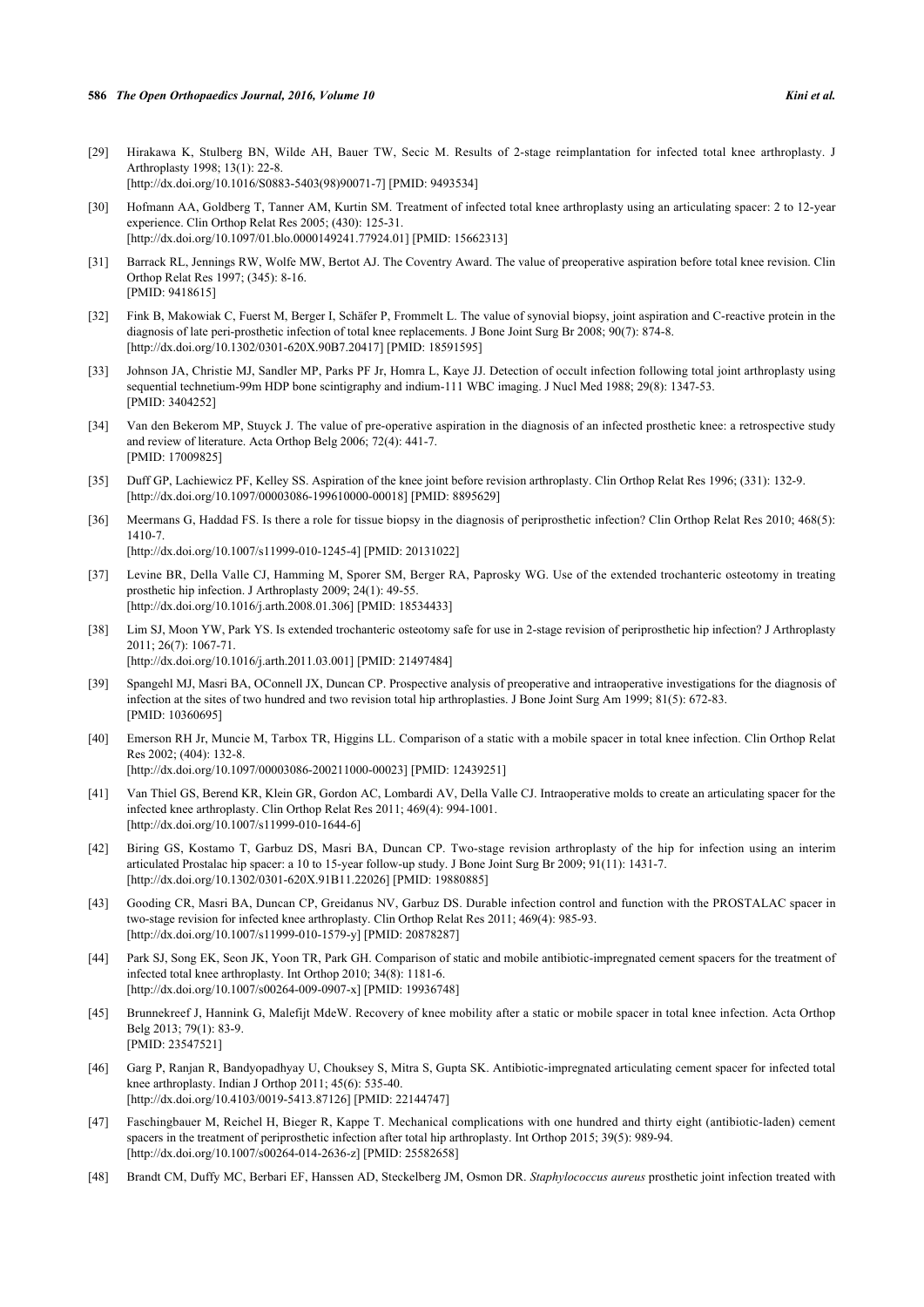prosthesis removal and delayed reimplantation arthroplasty. Mayo Clin Proc 1999; 74(6): 553-8. [\[http://dx.doi.org/10.4065/74.6.553\]](http://dx.doi.org/10.4065/74.6.553) [PMID: [10377928](http://www.ncbi.nlm.nih.gov/pubmed/10377928)]

- <span id="page-8-0"></span>[49] Westrich GH, Walcott-Sapp S, Bornstein LJ, Bostrom MP, Windsor RE, Brause BD. Modern treatment of infected total knee arthroplasty with a 2-stage reimplantation protocol. J Arthroplasty 2010; 25(7): 1015-21-21 e1-2.
- <span id="page-8-1"></span>[50] Osmon DR, Berbari EF, Berendt AR, *et al.* Executive summary: diagnosis and management of prosthetic joint infection: clinical practice guidelines by the Infectious Diseases Society of America. Clin Infect Dis 2013; 56(1): 1-10. [\[http://dx.doi.org/10.1093/cid/cis966\]](http://dx.doi.org/10.1093/cid/cis966) [PMID: [23230301](http://www.ncbi.nlm.nih.gov/pubmed/23230301)]
- <span id="page-8-2"></span>[51] Kusuma SK, Ward J, Jacofsky M, Sporer SM, Della Valle CJ. What is the role of serological testing between stages of two-stage reconstruction of the infected prosthetic knee? Clin Orthop Relat Res 2011; 469(4): 1002-8. [\[http://dx.doi.org/10.1007/s11999-010-1619-7\]](http://dx.doi.org/10.1007/s11999-010-1619-7) [PMID: [20941647](http://www.ncbi.nlm.nih.gov/pubmed/20941647)]
- <span id="page-8-3"></span>[52] Cooper HJ, Della Valle CJ. The two-stage standard in revision total hip replacement. Bone Joint J 2013; 95-B(11)(Suppl. A): 84-7. [\[http://dx.doi.org/10.1302/0301-620X.95B11.32906\]](http://dx.doi.org/10.1302/0301-620X.95B11.32906) [PMID: [24187360](http://www.ncbi.nlm.nih.gov/pubmed/24187360)]
- <span id="page-8-4"></span>[53] Haddad FS, Rayan F. The role of impaction grafting: the when and how. Orthopedics 2009; 32(9): pii: orthosupersite.com/view. asp?rID=42842. [\[http://dx.doi.org/10.3928/01477447-20090728-19](http://dx.doi.org/10.3928/01477447-20090728-19)] [PMID: [19751009\]](http://www.ncbi.nlm.nih.gov/pubmed/19751009)
- <span id="page-8-5"></span>[54] English H, Timperley AJ, Dunlop D, Gie G. Impaction grafting of the femur in two-stage revision for infected total hip replacement. J Bone Joint Surg Br 2002; 84(5): 700-5. [\[http://dx.doi.org/10.1302/0301-620X.84B5.12504\]](http://dx.doi.org/10.1302/0301-620X.84B5.12504) [PMID: [12188488](http://www.ncbi.nlm.nih.gov/pubmed/12188488)]
- <span id="page-8-6"></span>[55] Salvati EA, Chekofsky KM, Brause BD, Wilson PD Jr. Reimplantation in infection: a 12-year experience. Clin Orthop Relat Res 1982; (170): 62-75. [PMID: [7127966\]](http://www.ncbi.nlm.nih.gov/pubmed/7127966)
- <span id="page-8-7"></span>[56] Ammon P, Stockley I. Allograft bone in two-stage revision of the hip for infection. Is it safe? J Bone Joint Surg Br 2004; 86(7): 962-5. [\[http://dx.doi.org/10.1302/0301-620X.86B7.14292\]](http://dx.doi.org/10.1302/0301-620X.86B7.14292) [PMID: [15446518](http://www.ncbi.nlm.nih.gov/pubmed/15446518)]
- <span id="page-8-8"></span>[57] Haddad FS, Muirhead-Allwood SK, Manktelow AR, Bacarese-Hamilton I. Two-stage uncemented revision hip arthroplasty for infection. J Bone Joint Surg Br 2000; 82(5): 689-94. [\[http://dx.doi.org/10.1302/0301-620X.82B5.9668\]](http://dx.doi.org/10.1302/0301-620X.82B5.9668) [PMID: [10963167](http://www.ncbi.nlm.nih.gov/pubmed/10963167)]
- <span id="page-8-9"></span>[58] Fehring TK, Odum S, Olekson C, Griffin WL, Mason JB, McCoy TH. Stem fixation in revision total knee arthroplasty: a comparative analysis. Clin Orthop Relat Res 2003; (416): 217-24. [\[http://dx.doi.org/10.1097/01.blo.0000093032.56370.4b](http://dx.doi.org/10.1097/01.blo.0000093032.56370.4b)] [PMID: [14646764\]](http://www.ncbi.nlm.nih.gov/pubmed/14646764)
- <span id="page-8-10"></span>[59] Mullaji A, Shetty GM. Cemented stems: a requisite in revision total knee replacement. Bone Joint J 2014; 96-B(11)(Suppl. A): 115-7. [\[http://dx.doi.org/10.1302/0301-620X.96B\]](http://dx.doi.org/10.1302/0301-620X.96B) [PMID: [25381422](http://www.ncbi.nlm.nih.gov/pubmed/25381422)]
- <span id="page-8-11"></span>[60] Conlisk N, Gray H, Pankaj P, Howie CR. The influence of stem length and fixation on initial femoral component stability in revision total knee replacement. Bone Joint Res 2012; 1(11): 281-8. [\[http://dx.doi.org/10.1302/2046-3758.111.2000107](http://dx.doi.org/10.1302/2046-3758.111.2000107)] [PMID: [23610659](http://www.ncbi.nlm.nih.gov/pubmed/23610659)]
- <span id="page-8-12"></span>[61] Completo A, Simões JA, Fonseca F, Oliveira M. The influence of different tibial stem designs in load sharing and stability at the cement-bone interface in revision TKA. Knee 2008; 15(3): 227-32. [\[http://dx.doi.org/10.1016/j.knee.2008.01.008](http://dx.doi.org/10.1016/j.knee.2008.01.008)] [PMID: [18420415\]](http://www.ncbi.nlm.nih.gov/pubmed/18420415)
- <span id="page-8-13"></span>[62] Edwards PK, Fehring TK, Hamilton WG, Perricelli B, Beaver WB, Odum SM. Are cementless stems more durable than cemented stems in two-stage revisions of infected total knee arthroplasties? Clin Orthop Relat Res 2014; 472(1): 206-11. [\[http://dx.doi.org/10.1007/s11999-013-3139-8\]](http://dx.doi.org/10.1007/s11999-013-3139-8) [PMID: [23817757](http://www.ncbi.nlm.nih.gov/pubmed/23817757)]
- <span id="page-8-14"></span>[63] Banit DM, Kaufer H, Hartford JM. Intraoperative frozen section analysis in revision total joint arthroplasty. Clin Orthop Relat Res 2002; (401): 230-8. [\[http://dx.doi.org/10.1097/00003086-200208000-00026](http://dx.doi.org/10.1097/00003086-200208000-00026)] [PMID: [12151900\]](http://www.ncbi.nlm.nih.gov/pubmed/12151900)
- <span id="page-8-15"></span>[64] Musso AD, Mohanty K, Spencer-Jones R. Role of frozen section histology in diagnosis of infection during revision arthroplasty. Postgrad Med J 2003; 79(936): 590-3. [\[http://dx.doi.org/10.1136/pmj.79.936.590](http://dx.doi.org/10.1136/pmj.79.936.590)] [PMID: [14612604\]](http://www.ncbi.nlm.nih.gov/pubmed/14612604)
- <span id="page-8-16"></span>[65] Bejon P, Berendt A, Atkins BL, *et al.* Two-stage revision for prosthetic joint infection: predictors of outcome and the role of reimplantation microbiology. J Antimicrob Chemother 2010; 65(3): 569-75. [\[http://dx.doi.org/10.1093/jac/dkp469](http://dx.doi.org/10.1093/jac/dkp469)] [PMID: [20053693\]](http://www.ncbi.nlm.nih.gov/pubmed/20053693)
- [66] Giulieri SG, Graber P, Ochsner PE, Zimmerli W. Management of infection associated with total hip arthroplasty according to a treatment algorithm. Infection 2004; 32(4): 222-8. [\[http://dx.doi.org/10.1007/s15010-004-4020-1\]](http://dx.doi.org/10.1007/s15010-004-4020-1) [PMID: [15293078](http://www.ncbi.nlm.nih.gov/pubmed/15293078)]
- <span id="page-8-17"></span>[67] Hanssen AD, Osmon DR. Evaluation of a staging system for infected hip arthroplasty. Clin Orthop Relat Res 2002; (403): 16-22. [\[http://dx.doi.org/10.1097/00003086-200210000-00004](http://dx.doi.org/10.1097/00003086-200210000-00004)] [PMID: [12360002\]](http://www.ncbi.nlm.nih.gov/pubmed/12360002)
- <span id="page-8-18"></span>[68] Puhto AP, Puhto TM, Niinimäki TT, Leppilahti JI, Syrjälä HP. Two-stage revision for prosthetic joint infection: outcome and role of reimplantation microbiology in 107 cases. J Arthroplasty 2014; 29(6): 1101-4. [\[http://dx.doi.org/10.1016/j.arth.2013.12.027](http://dx.doi.org/10.1016/j.arth.2013.12.027)] [PMID: [24461248](http://www.ncbi.nlm.nih.gov/pubmed/24461248)]